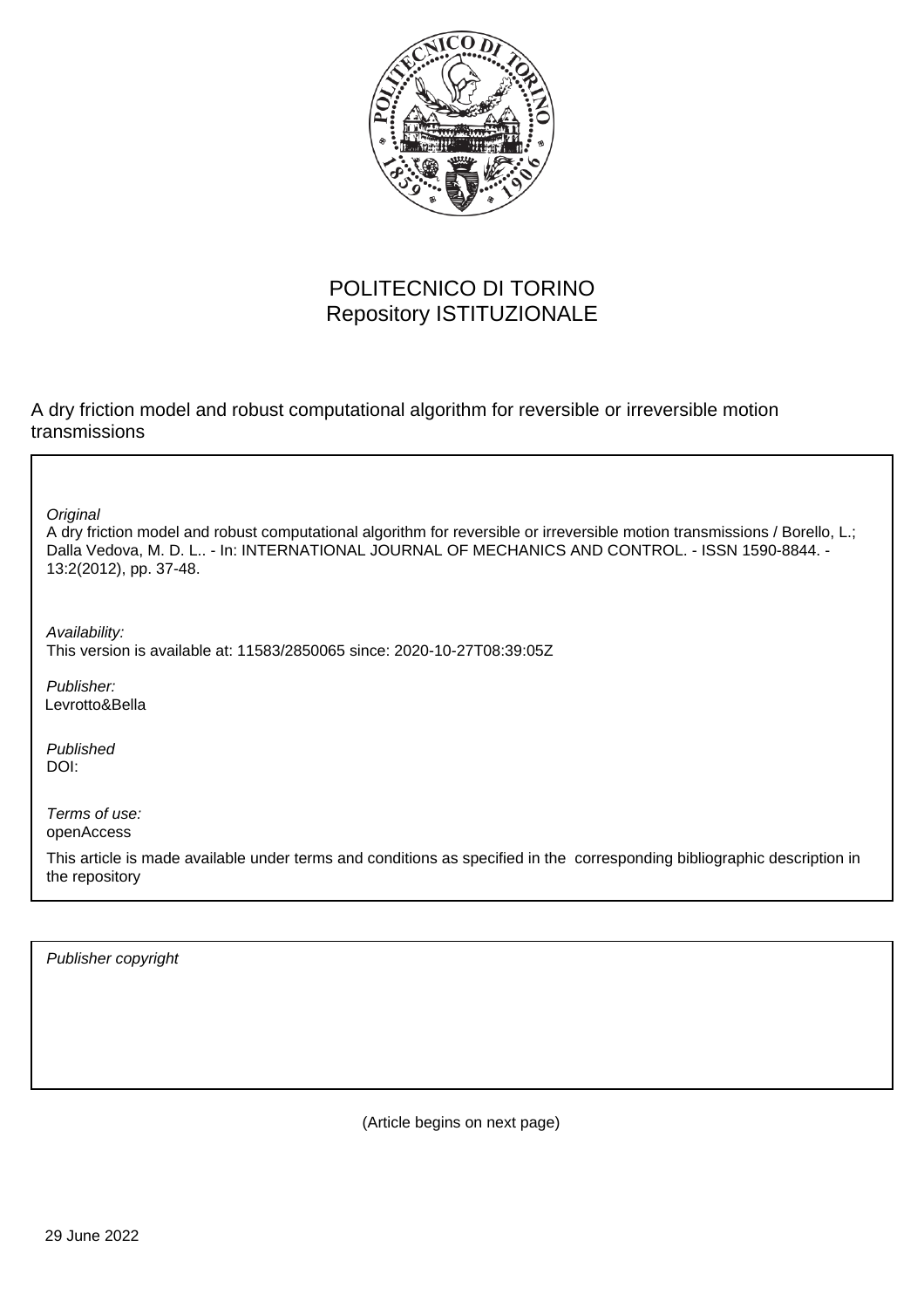# A DRY FRICTION MODEL AND ROBUST COMPUTATIONAL ALGORITHM FOR REVERSIBLE OR IRREVERSIBLE MOTION TRANSMISSIONS

Lorenzo Borello Matteo D. L. Dalla Vedova

Department of Aerospace Engineering - Politecnico di Torino Corso Duca degli Abruzzi 24 – 10129 TORINO matteo.dallavedova@polito.it

# ABSTRACT

*The motion transmission elements are generally affected by dry friction which may give rise to reversible or irreversible behaviour of the whole system. So, the potential high effect of the dry friction on the dynamic behaviour of the mechanical system requires proper simulation models characterised by high computational accuracy, nevertheless compactness and efficiency. Aims of the work are:* 

*- the proposal of a general purpose physical and mathematical dry friction dynamic model and, consequently, the detailed description of two related numerical algorithms, developed in different computational environments (low level language and Matlab-Simulink), able to simulate the behaviour of a general dynamic system affected by dry friction and equipped or not with ends of travel;* 

*- the simulation of some representative actuation runs in order to validate the proper accuracy of the mechanical device computational algorithm and the analysis of the results.* 

Keywords: coulomb, friction, actuator

## 1 INTRODUCTION

A typical mechanical problem regards the actuation systems in which one or more motor elements drive one or more mechanical users via a motion transmission; in some cases, the actuation system is a part of a servomechanism, expiring the control of position of the user. The simulation of the dynamic behaviour of these systems may require mathematical models having the ability to take into account the usually undesired effects of dry friction forces/torque, more or less affecting all the working conditions. If the system is equipped with mechanical ends of travel, their effect must be properly taken into account by the model itself, without any prejudice of the correct dry friction simulation.

Generally, whichever the motor or user types are, the motion transmission consists of a certain number of shafts, gears, screws, ballscrews, epicyclical gears and so on, neglecting driving belts and pulleys.

The motion transmission elements are generally affected by dry friction which may give rise to reversible or irreversible behaviour of the whole system. So, the potential high effect of the dry friction on the dynamic behaviour of the mechanical system requires proper simulation models characterised by high computational accuracy, nevertheless compactness and efficiency.

#### 2 AIMS OF THE WORK

Aims of the work are:

- the study, development, validation and proposal of a general purpose physical and mathematical dry friction dynamic model and, especially, of related simulation computational algorithm. The problem concerns any type of mechanical device having moving parts, as motion transmissions and gears, affected by dry friction and equipped or not with ends of travel (the authors' specific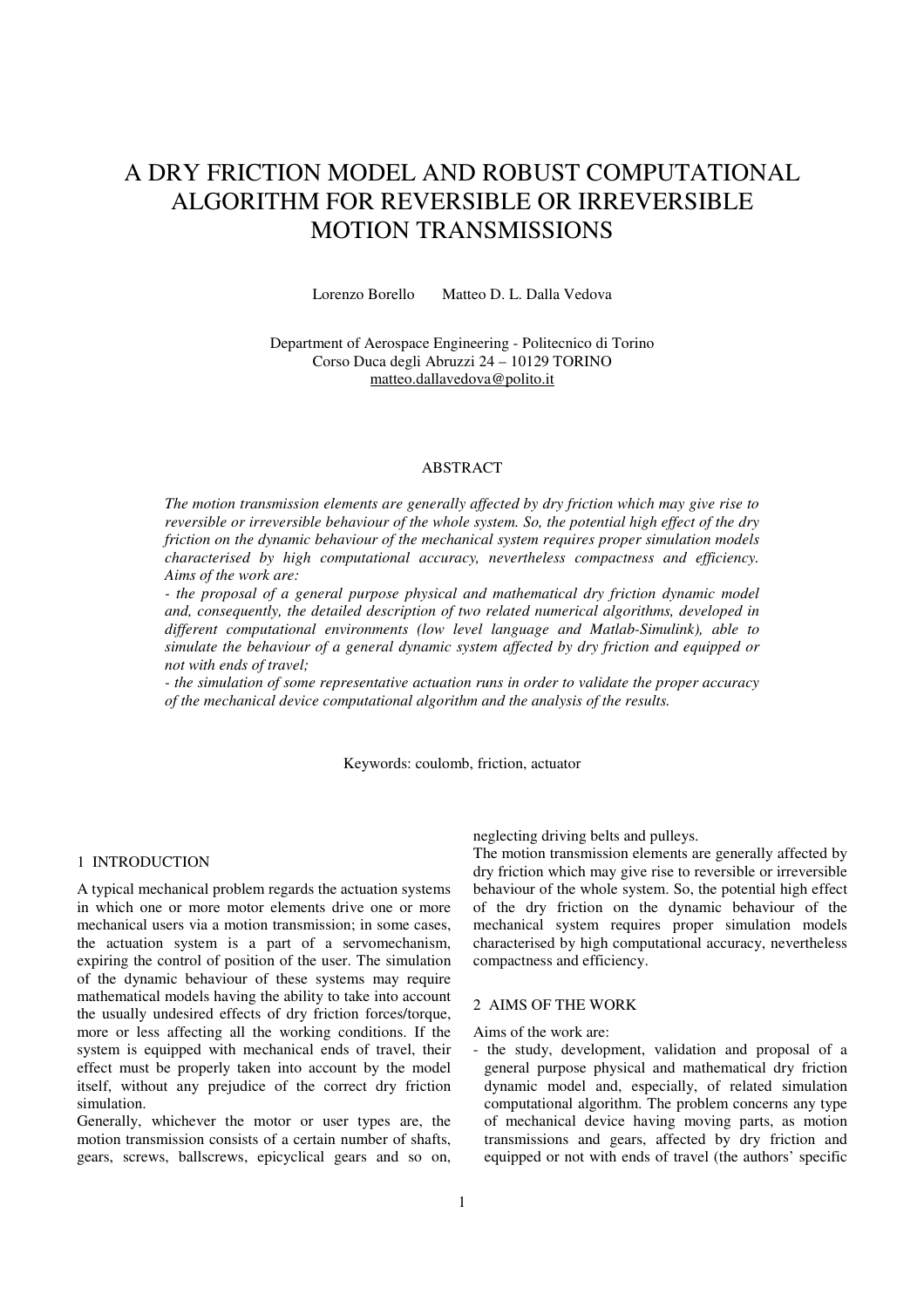interest regards the aircraft flight control system actuators); in particular, a new dynamic model/algorithm is proposed in which dry friction is considered to be the sum of both a portion proportional to the load acting on the driven element (through a proper value of efficiency) and a portion independent on it, however being dependent on the relative velocity;

- the detailed description of a general purpose low level language (Fortran, C) numerical algorithm, able to perform the simulations of the dynamic behaviour of the mechanical device being thought in the form of typical flap control system equipped with motion actuators;
- the implementation of a Matlab-Simulink numerical algorithm, having the same purpose as above;
- the simulation of some representative actuation runs in order to validate the proper accuracy of the mechanical device computational algorithm and the analysis of the results.

#### 3 PHYSICAL - MATHEMATICAL MODEL

The dry friction affecting the relative movement of the components of a mechanical system, as, for example, a motion transmission, consists of a force/torque opposing the motion itself, having a value variable as a function of the relative velocity.

In the most of the applications however the relationship between friction force and speed can be represented by the following model (classical Coulomb friction):

- in standstill conditions the friction force can assume any value lower or equal in module to the so said static friction value, opposing the active force and depending on it;
- otherwise the force module has a constant value equal to the so said dynamic friction value, opposing the motion.

This highly nonlinear relationship (discontinuous and undefined in null velocity conditions) gives rise to difficulty in numerical simulation of friction phenomena for the abovementioned purposes.

Several different theories have been developed about this problem and the related works fall essentially in two categories concerning the two aspects of the problem itself: continuous and discontinuous types.

The aim of the former is mainly the conception of a physical-mathematical model able to represent more and more accurately the relationship between the friction force/torque and the relative velocity of the mechanical parts. Some continuous models consider small elastic displacement (presliding displacement) in the sticking regime and are particularly interesting in the study of specific problems around the null velocity condition (elasto-plastic models [6] et al. [5]), having no further abilities in slipping conditions.

A different problem is considered by the latter category: these models mainly regard the study of mathematical and logical algorithms conceived for the dynamic simulation of mechanical systems characterised by large movements, by integrating, step by step, the equilibrium equations of the moving parts in time dominion: particularly, the algorithms must be able to correctly compute the motion, standstill, stopping, breakaway and reversion conditions. Typically, in these models the friction force is discontinuous at zero velocity (i.e., in sticking regime) and acts to balance the other forces to maintain zero velocity, if possible. Advantages of discontinuous models are their high performance to simplicity ratio and their wide application field in the classical applied mechanics. However, the conception of the related numerical algorithms is not so simple because their two formulations in conditions of zero and nonzero velocity are completely different; some of the discontinuous friction models most often used are the basic Coulomb (usually implemented by means of a SIGN function), the hyperviscous, the Quinn [4] and Karnopp [3] models, which provide alternative tradeoffs amongst the desirable characteristics of a friction model.

In general, the two categories of problems can be merged together: that is, different friction vs. velocity relationships (nevertheless the Coulomb model) can be suited to simulate every type of motion, standstill, stopping and breakaway algorithm. However, in the most of the applications, considering the friction force/torque vs. velocity relationship, the Coulomb friction approximation is generally satisfactory when the purpose is the dynamic simulation of the behaviour of a multi-component mechanical system characterised by large movements, such as, especially, a motion transmission is, leading a user mechanism and driven by a motor, eventually as a part of a position servo-controller (servomechanism); the load acting on the user mechanism or controlled component may have the same (aiding load) or the opposite (opposing load) sense with respect to the actual motion or, in standstill conditions, to the eventually incipient motion.

In the authors' opinion, the accuracy of the time dynamic simulation of the behaviour of a mechanical system, or position servocontroller, is mainly (nay, much more) dependent on the reliable, robust and trouble-free conception of the algorithm intended to compute motion, standstill, stopping and breakaway conditions; smaller importance is ascribed to the type of friction vs. velocity relationship implemented within the computational algorithm.

Therefore, in the present work, the authors' attention will be much more focused on the former than on the latter considerations. According to these reasons the authors' model employs the Coulomb friction approximation; the consequent relationship among force/torque and velocity (standstill or motion conditions) has been afore described and detailed. The mathematical and logical algorithm employable to the purpose must be able to perform the behaviour of a movable element affected by friction forces/torques, distinguishing the working condition between the eventual persistence in motion or at a standstill, or the possible motion reversion, breakaway or stopping.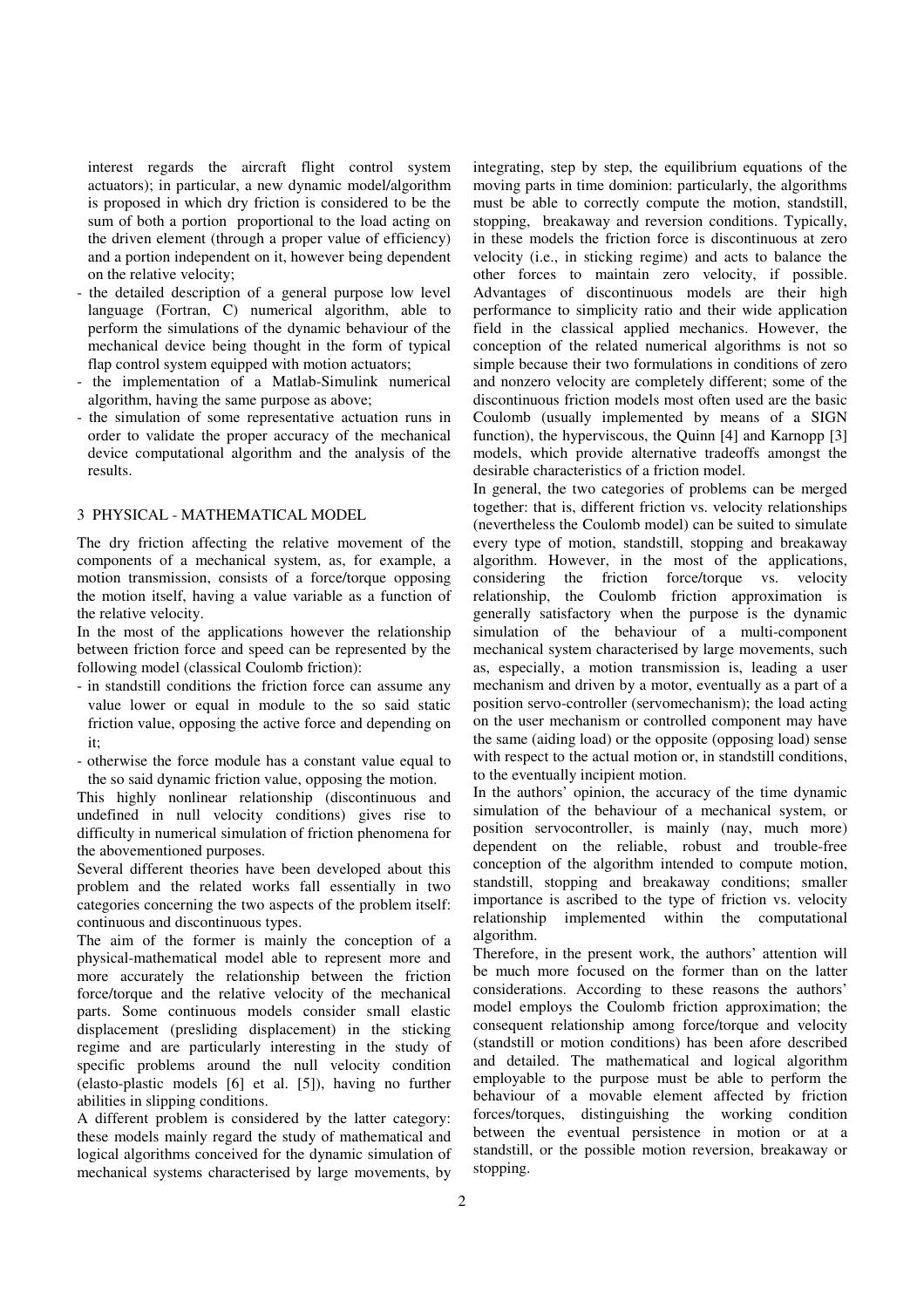This ability can be important in order to point out some undesired behaviours characterising mechanical devices and particularly servomechanisms.

Like previously said (Coulomb approximation), the evaluation of the dry friction, as a function of the velocity, cannot be described at all by linear models (even though more favourable for the possible analytical solutions of the related dynamic equations). Therefore, whichever attempt of suitable and realistic mathematical modelling requests the use of so complex nonlinearities to advise the employment of numerical computing techniques based on the dynamic simulation in time dominion. However the techniques of numerical solution mainly employed (and generally reported in nonspecific literature) are based on mathematical models and corresponding computational algorithms that are affected by some shortcomings<sup>1</sup>.

The proposed model overcomes the above-mentioned shortages and correctly simulates the behaviour of the mechanical device, as follows:

- selects the correct friction force/torque sign as a function of the relative velocity sense;
- computes the friction force/torque according to the actual external load value acting on the mechanical element;
- distinguishes between aiding and opposing load conditions;
- selects either the static (sticking) condition or the dynamic one (slipping);
- evaluates the eventual stop or breakaway of the previously running or sticking mechanical element respectively;
- keeps correctly in a standstill or motion condition the previously sticking or running mechanical element respectively;
- is able to compute properly the dynamic behaviour of both reversible and irreversible motion transmissions (actuators), taking into account the effects of their eventual mechanical ends of travel.

The proposed model is applied, for demonstration and validation, to the dynamics of an aircraft flight control system and particularly of the actuator-surface assembly, considered as a rigid mechanical element characterised by a single degree of freedom.

#### 4 FRICTION TORQUE EVALUATION

The dry friction models and computational algorithms available in literature are usually characterized by extremely simplified structures and limited performance; their shortcomings, easily verifiable by means of proper numerical simulations, are particularly emphasized if "integrated" dynamical models are employed, that not only describe the performance of the actuator in Matlab-Simulink taking into account the friction torques but estimating also the possible presence of mechanical ends of travel and their eventual interactions. The algorithm developed by the authors in Matlab-Simulink environment supplies an concrete answer to such problems and, by means of a self-contained subsystem, can describe the effects produced by friction torques on the dynamic behaviour of a generic solid mechanical moving element; the authors' computational routine can correctly describe many of typical coulomb friction's effects as well as their interactions with the eventual mechanical ends of travel. The true capabilities of the proposed Coulomb friction computational algorithm are the result of the implementation of a relatively simple but reliable and accurate mathematical model in the versatile Matlab-Simulink environment, so obtaining a self-contained, general-purpose routine employable in a lot of different mechanical applications. In the proposed model, the friction torque is defined in slipping condition as  $T_{FR}$ , opposite and invariable with the velocity;  $T_{FR}$  is considered as the sum of a component ( $T_{FR0}$ ) not depending on the load ( $T_{LD}$ ) and a further one  $(T_{FRL})$  related to the load through a defined value of efficiency. About  $T<sub>FRI</sub>$ , in order to simulate both reversible and irreversible actuators, the proposed model introduces two suitable definitions of efficiency. Usually the efficiency is conventionally defined as the ratio between the output and the input power (dynamic conditions) of a mechanical device as follows:

$$
\eta = \frac{T_{OUT} \cdot \omega_{OUT}}{T_{IN} \cdot \omega_{IN}}
$$
(1)

In (1) it is considered as the input side of the mechanism that in which the torque and angular velocity have the same sense and it is regarded as the output side that in which the torque and angular velocity have the opposite sense.

When the load is opposing the motion,  $T_{IN}=T_M$  (motor torque) and  $T_{\text{OUT}}=T_{\text{LD}}$  (aerodynamic load acting on the surface); if the load aids the motion,  $T_{\text{OUT}}=T_M$  and  $T_{\text{IN}}=T_{\text{LD}}$ . If the device is characterised by a constant gear ratio  $\tau = \omega_{\text{OUT}}/\omega_{\text{IN}}$  (typically any mechanism in which the motion is transmitted by the relative movement between conjugate profiles), the efficiency can be intended as the ratio between the output  $(\tau \tau_{\text{OUT}})$  and the input  $(T_{\text{IN}})$  torque (related to the same shaft  $-$  e.g. the motor one), in any condition:

$$
\eta = \frac{T_{OUT}}{T_{IN}} \cdot \frac{\omega_{OUT}}{\omega_{IN}} = \frac{T_{OUT}}{T_{IN}} \cdot \tau = \frac{(\tau \cdot T_{OUT})}{T_{IN}} \tag{2}
$$

The efficiency of the mechanism depends on the load condition related to the motion (aiding or opposing). Therefore, if the Coulomb friction model is employed, whatever moving part of a mechanism is characterised, in slipping conditions, by the following two different types of efficiency, which can be intended as follows:

 $\eta_{\text{opp}}$  out/in torque ratio, opposing load

 $\eta_{\text{aid}}$  = out/in torque ratio, aiding load

 1 Difficulty in implementing the above mentioned friction model in numerical algorithm is rooted in the definition of friction vs. relative velocity **v** relationship around  $\mathbf{v} = 0$  and joined computational criteria; in fact, this function is discontinuous with respect to **v** (and potentially undefined in standstill condition) and the complete definition of the friction value when  $\mathbf{v} = 0$  is possible by means of the actual external load.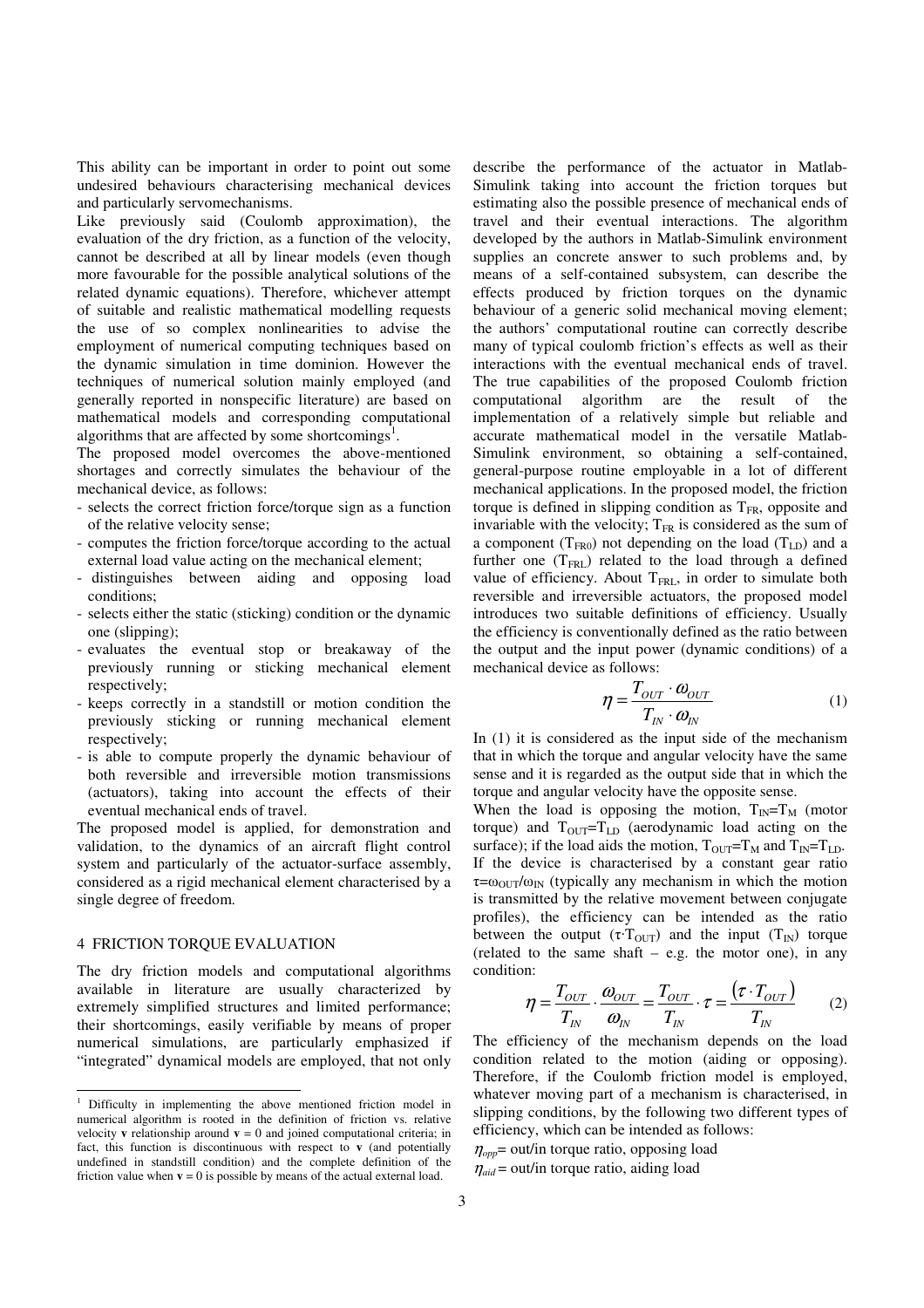In the opposing conditions the output torque is essentially represented by the load acting on the driven element and the input one by the driving torque (motor or leading element); vice versa in the aiding conditions (in aiding conditions, the usually driven element is considered as the leading one, or input, and the usually driving element as the driven one, or output). By an adequate selection of the values of the above reported efficiencies, it is possible to simulate the behaviour of both reversible and irreversible transmissions. Generally, the efficiencies of the irreversible transmissions are lower than the reversible ones; particularly the aiding efficiency of the irreversible arrangement must be intended as negative.

First of all, the model employs the efficiency value to compute the load dependent friction torque: in fact, the model computes it as the above-mentioned sum of a component not depending on the load  $(T_{FR0})$  and a further one related to the load through the efficiency  $(T_{FRL})$  as:

$$
T_{FR} = T_{FR0} + T_{FRL} = T_{FR0} + \left(\frac{1}{\eta_{opp}} - 1\right) \cdot T_{LD}
$$
 (3)

in opposing conditions and

$$
T_{FR} = T_{FR0} + T_{FRL} = T_{FR0} + (1 - \eta_{aid}) \cdot T_{LD}
$$
\nin aiding conditions (4)

in aiding conditions.

It must be noted that the amount of  $\eta_{opp}$  (defined EtO in the rest of the paper) must lie in the interval between 0 and 1 in order to allow the motor drives the system, while the value of  $\eta_{aid}$  (defined EtA in the rest of the paper) must be not greater than 1; if the mechanical system is reversible the amount of EtA must lie in the interval between 0 and 1, if it is irreversible EtA must be not greater than 0 and the negative value is an expression of the irreversibility degree of the mechanical system. In fact, in slipping and aiding conditions, if EtA=0, the load produces a friction force  $T_{FR}$ that is equal and opposing to the load itself  $(T_{FR}=T_{LD})$  and their net effect is null, so requiring no action by the motor (neither driving nor breaking); if EtA=-0.5 (or EtA=-1),  $T_{LD}$ develops an opposing amount of  $T_{FR} = 1.5 \cdot T_{LD}$  (or  $T_{FR}$ =2· $T_{LD}$ ) and their net effect results in a force opposing the motion and amounting to  $0.5 \text{·}T_{LD}$  (or  $1 \text{·}T_{LD}$ ), so requiring a driving action of  $0.5 \text{ T}_{LD}$  (or  $1 \text{ T}_{LD}$ ) by the motor. All these conditions are properly simulated by the algorithm.

The model is conceived to compute directly the friction torque  $T_{FR}$  in slipping conditions; in case of sticking conditions, the maximum value which can be assumed by friction force is obtained multiplying the slipping one by FSD (static to dynamic friction ratio equal or greater than 1).

When the sticking condition persists, the absolute actual amount of friction force – requested to balance the active force – is not greater than the above considered maximum value. It must be noted that five possible conditions can occur at each computational step:

a) Mechanical element initially sticking which must persist in sticking condition, being the absolute value of the

active forces (and consequently of friction force) not greater than  $\text{FSD-T}_{\text{FR}}$ ;

- b) Mechanical element initially sticking which must breakaway, so turning to slipping condition, being the absolute value of the active forces greater than  $\text{FSD-T}_{\text{FR}}$ ;
- c) Mechanical element initially slipping which must keep the slipping condition in the same velocity sense (either when the absolute value of the active forces/torques is greater than  $T_{FR}$ , or simply when the element velocity has no-sign reversion within the considered computational step under all the forces acting on it, with respect to its inertia);
- d) Mechanical element initially slipping which must stop, so turning to sticking condition (having the velocity a potential sign reversion within the computational step, as a consequence of inertia and applied forces);
- e) Mechanical element initially slipping which must keep the slipping condition, following a motion reversion within the computational step, having the active forces/torques a value greater than  $\text{FSD-T}_\text{FR}$  and the sense opposing the initial motion.

The proposed dynamic simulation algorithm is able to distinguish among the conditions a), b), c) and d), solving them within the single considered computational step; the condition e) is performed by means of two following computational steps: the present step is considered as case d) and the following one as case b). It must be noted that this procedure computes a marginally time delayed breakaway (on an average the time-delay amounts to half computing interval).

All these abilities are performed in case of both opposing and aiding load with respect to the actual movement or the eventual break-away (incipient motion). It must be noted that, when the external load aids the breakaway, the friction force to be considered is obtained through EtA, while when the external load opposes the breakaway, the incipient motion is performed against a friction force amount depending on EtO; so the procedure, evaluating the eventual breakaway, constrains the  $T_{FR}$  amount within two different limits, ruled by EtO and EtA respectively besides by FSD (turning the slipping friction value into the sticking as previously said).

#### 5 ACTUATION SYSTEM MODELLING

5.1 REFERENCE SERVOMECHANISM DESCRIPTION In order to validate the numerical load depending friction model, its behaviour is studied as a part of a typical electrohydraulic position servomechanism, widely used both in primary and secondary aircraft flight controls; it consists of the following three subsystems:

- a controller subsystem containing a control electronics and a servo-amplifier, typically implementing a PID control law (the present work refers to a pure proportional control law whose behaviour, under friction effects, is much more explicative);
- an electrohydraulic two stage servovalve;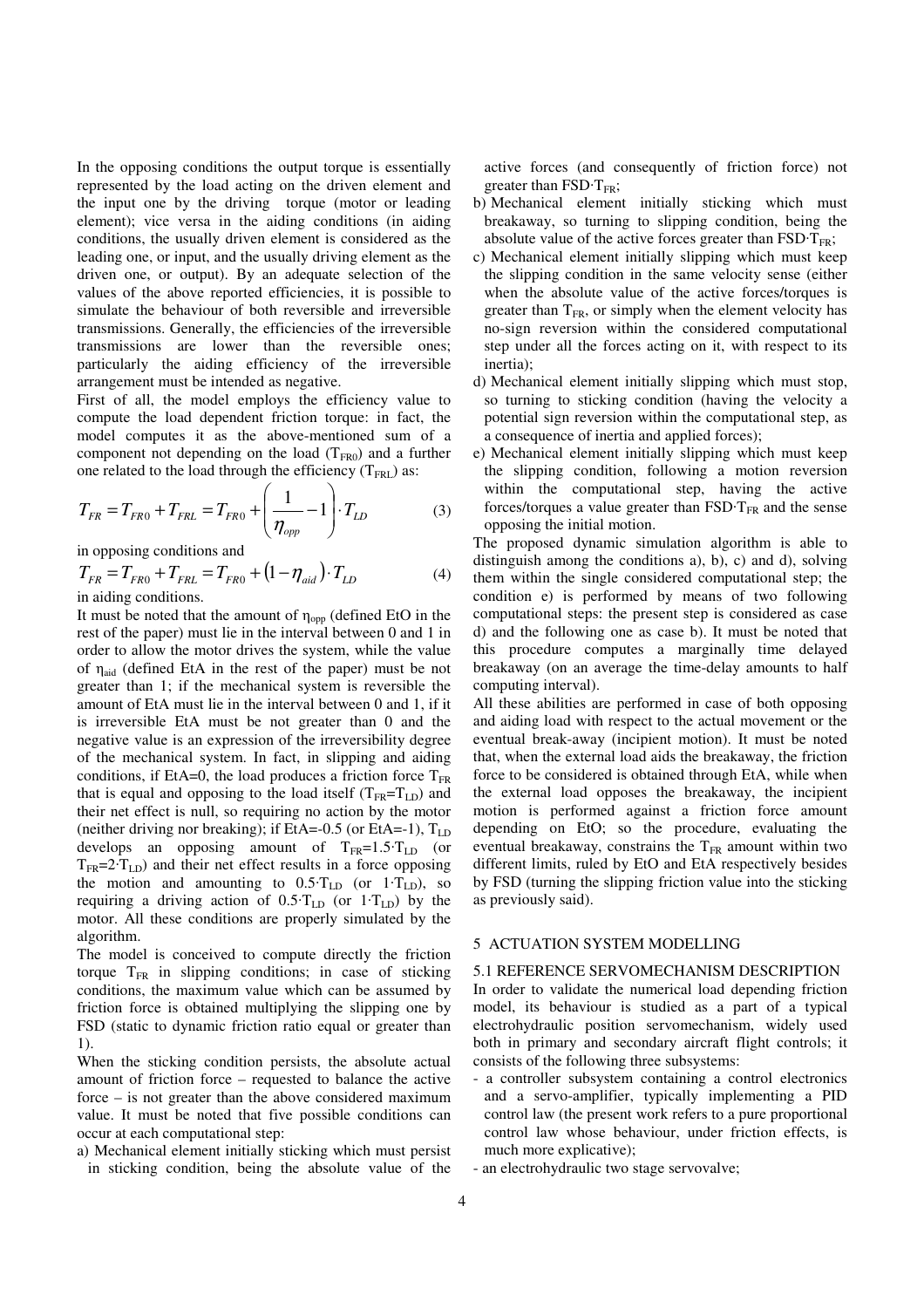- a hydraulic motor, motion transmission and aerodynamic surface assembly (affected by Coulomb friction), having hard-stops and provided by position transducers closing the control loop.

The full description of the servomechanism employed in the present work and its mathematical model are reported in [1] and [2]. The aforesaid servomechanism belongs to the fly-by-wire paradigm: the pilot's command, depending upon proper transducers, is usually expressed in terms of an electric analog or digital reference signal; this signal is continuously compared via a feedback loop with the actual position of the control surface generating the instantaneous position error as input to the control law. So, the error is processed and transformed into an electric current operating the electrohydraulic servovalve. The servovalve drives an actuator that moves the control surface continuously pursuing, by a proper control law, the reduction of the error between pilot's commanded position and flight surface actual position. The servovalve is a high performance twostage valve: the corresponding model represents the first stage having a second order dynamics and the second stage as a first order dynamics. The ends of travel of first and second stage are computed. The model of the second stage fluid dynamics takes into account the effects of differential pressure saturations, leakage and variable supply pressure.



Figure 1: Single mass  $(1 \text{ dof}^2)$  passive subsystem. Schematic of control system dynamic model

The actuation system, as shown in Fig. 1, considered in the present paper is composed by a hydraulic motor driving an aerodynamic surface by means of a motion transmission: its model includes inertia, Coulomb and viscous friction and leakage effects through the piston seals developing a not working flow.

#### 5.2 ANALYTICAL MODEL OF SERVOACTUATOR

The position error (Err), coming from the comparison of the instantaneous value of commanded position (Com) with the actual one (XJ), is processed by means of a PID law giving the suitable current input (Cor) acting on the servovalve first stage torque motor; the aforesaid engine torque (expressed as a function of Cor through the torque gain GM), reduced by the feedback effect due to the second stage position (XS), acts on the first stage second order dynamic model giving the corresponding flapper position (XF) (limited by double translational hard stops).

The above mentioned flapper position causes a consequent spool velocity and, time-integrating, the displacement XS (limited by double translational hard stops  $\pm$ XSM).

The differential pressure P12 effectively acting on the hydraulic motor, by means of a pressure gain taking into account the saturation effects, is a function of XS and of the total flow through the valve itself.



Figure 2: Theoretical actuator dynamics block diagram schematic

As shown in Fig. 2, the differential pressure P12, through the motor displacement (Dis) and the equivalent total inertia of the surface-motor assembly (JM), taking into account the total load  $(T<sub>LD</sub>)$ , the viscous (coefficient CM) and dry friction torque  $(T_{FR})$ , gives the assembly acceleration (D2XJ). The equation representing the above mentioned dynamic equilibrium is

$$
Act - T_{FR} = J_S \cdot D2XJ \tag{5}
$$

where

$$
Act = T_M - T_{LD} - C_M \cdot DXJ \tag{6}
$$

represents the sum of the active forces/torques, which must be previously known (computed) to evaluate the friction.

The D2XJ time integration gives the velocity (DXJ), affecting the viscous and dry frictions and the linear actuator working flow QJ that, summed to the leakage one, gives the above mentioned pressure losses through the valve passageways. The DXJ velocity time integration gives the actual position (XJ) which returns as a feedback on the command comparison element.

### 5.3 DYNAMIC EQUATION INTEGRATION

The computational algorithm, originally implemented in FORTRAN environment (as shown in table 1), have been also developed in Matlab-Simulink language (one of the most commonly used languages in engineering applications) and it is shown in Figs. 3, 4 and 5.

Both these algorithms are conceived according to the aforesaid physical friction model and to a general layout not so different from the Karnopp's structure; in fact, both of them are divided in two alternative procedures related to the sticking or slipping condition.

 $\overline{a}$ 

<sup>2</sup> Degree of freedom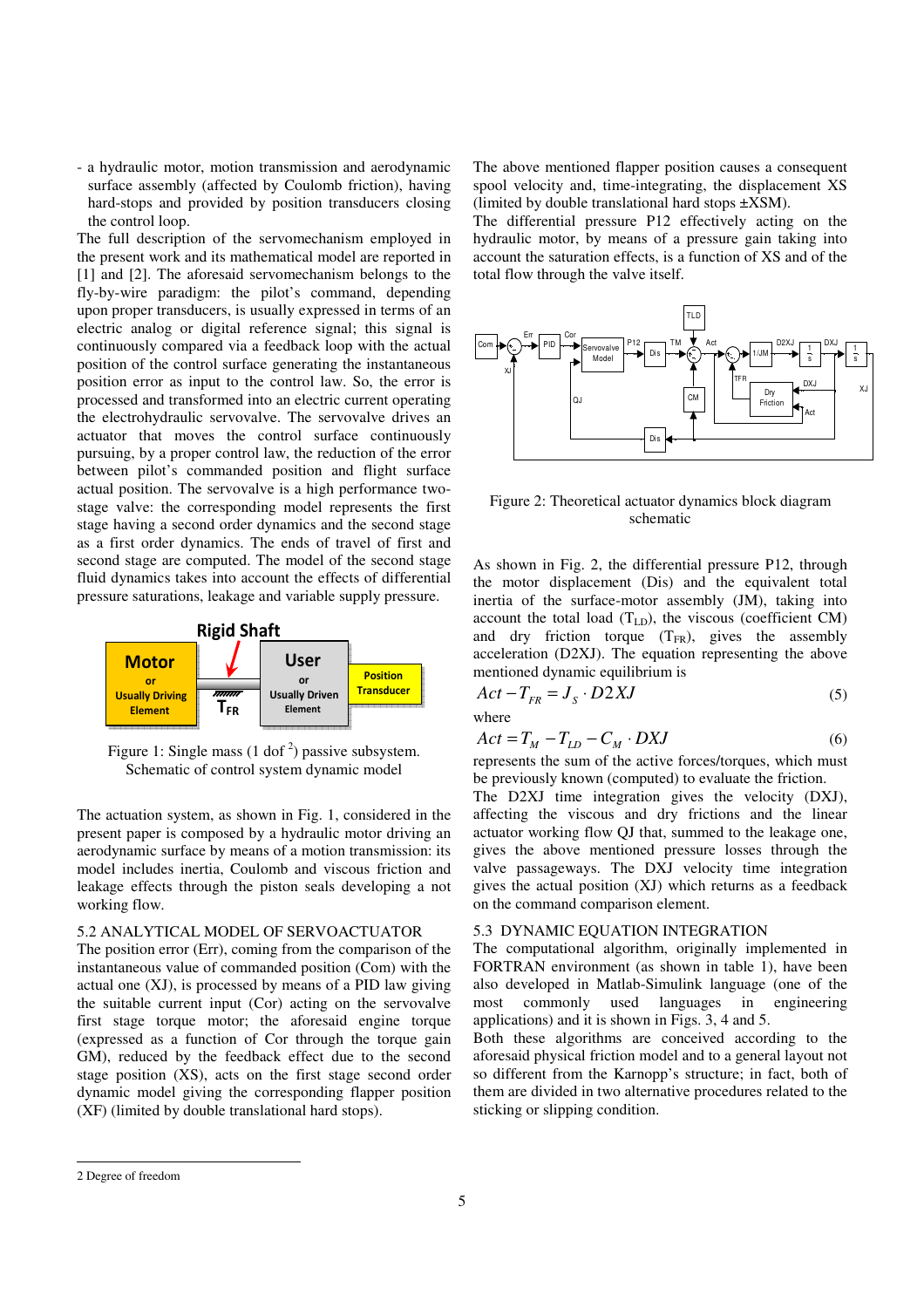

Figure 3: Representation of authors' Matlab- Simulink friction force/torque algorithm



Figure 4: Block A - Representation of dynamic friction force/torque algorithm TFR



Figure 5: Block A - Representation of static friction force/torque algorithm TFR

First of all, the algorithm computes the sum Act of the active forces/torques (statement 1 of the computational procedure reported in table 1) and the dynamic values of the friction force/torque (FDO or FDA) as a function of the load  $T_{LD}$  in opposing (statement 2) or aiding (statement 3) load run, respectively. The static to dynamic friction ratio FSD, considered as a constant value in any condition, defines, as a consequence, the static friction values.

In sticking conditions (selected by statement 7), the friction force/torque  $T_{FR}$  is considered, by the authors' algorithm, equal to Act and opposing it, but its value must lay within its limits, represented by the static maximum values of friction in eventual opposing (FSD·FDO) or aiding (FSD·FDA) load breakaway, according to the relative amounts of  $T_M$  and  $T_{LD}$  (addenda of Act): when  $T_M$  is exceeding and opposing  $T_{LD}$ , the limit to be assigned to  $T_{FR}$ is FSD·FDO (the possible event is the opposing load breakaway), otherwise ( $T_{LD}$  exceeding and opposing  $T_M$  or aiding it, both exceeding or not) the limit to be considered for  $T_{FR}$  is FSD·FDA (possible event: aiding load breakaway), as done in statements 8 or 9 (according to the TLD sense) of the computational routine.

The result is, through the statement 11, an eventual acceleration D2XJ proportional to the eventual excess of Act with respect to the proper  $T_{FR}$  limit, having the sense of Act. Synthetically, according to the statements 8 or 9 and 11, the breakaway occurs (in Act sense) only if Act exceeds the proper  $T_{FR}$  limit and the excess itself defines acceleration amount and sense. The consequent velocity value DXJ (statement 13) is no longer null, so producing a slipping condition at the input of the next computational step; otherwise, if Act fails to exceed the  $T_{FR}$  limit, no acceleration is performed and the sticking condition persists. In slipping conditions (selected by statement 4), the friction force/torque  $T_{FR}$  is considered as the sum of a viscous and a dry (Coulomb, velocity independent) term, opposing the motion; the viscous term is computed, by the coefficient CM, within Act in statement 1, while the dry one is equal to the dynamic value of friction, according to the statements 5 (opposing load run) or 6 (aiding load run). The result is, by statement 11, an acceleration value D2XJ proportional to the difference between Act and FDO or FDA, having the sense coming from the algebraic difference itself.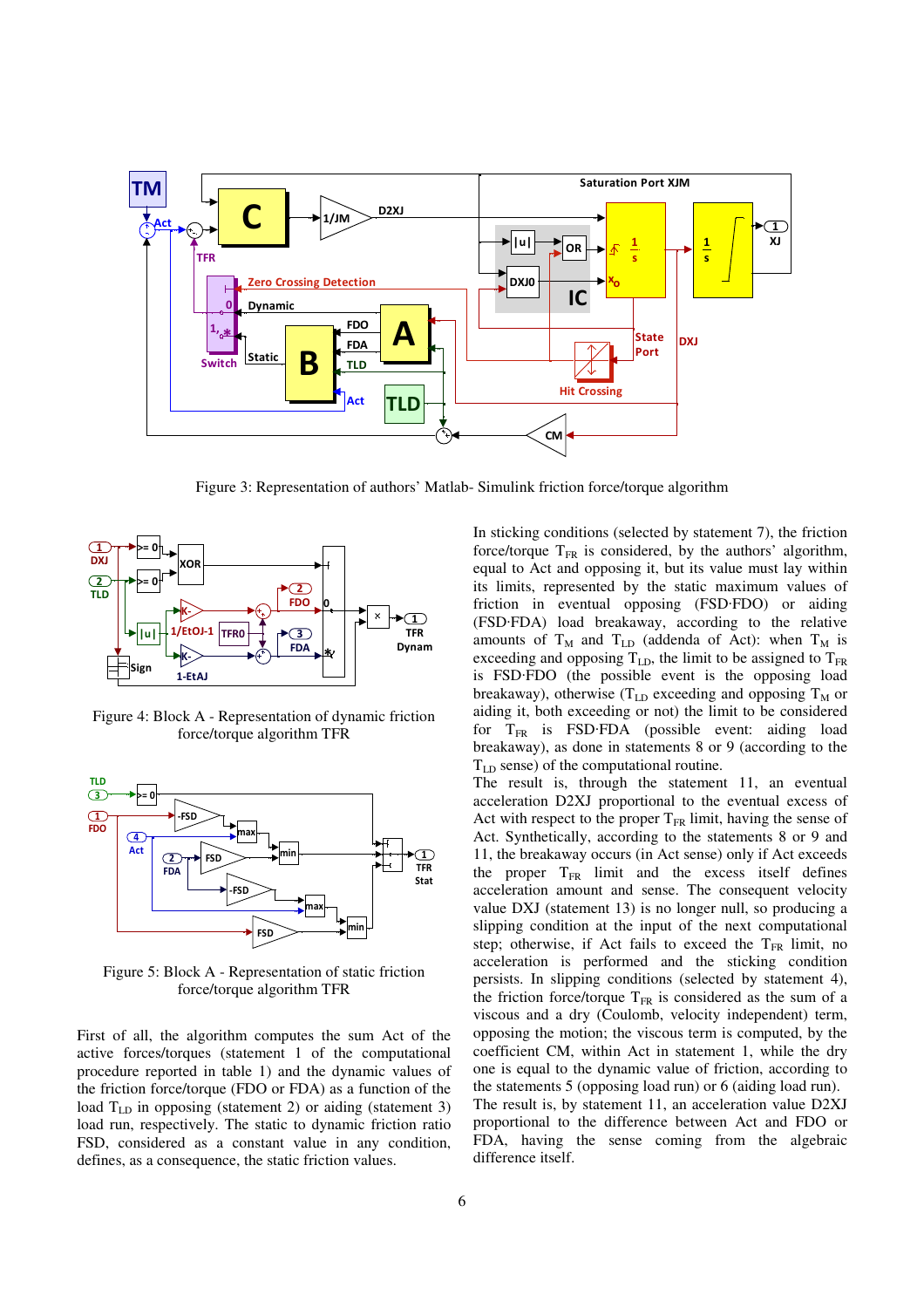By a numerical time integration procedure (as in statement 13, where the simple Euler method is considered), the consequent value of velocity DXJ, characterizing the current step output (considered as input of the following computational step) is computed from the present step input value; the eventual velocity reversion (statements 12 and 14), within the considered computational step (opposite sense between input and output values), must be checked and, if so, the velocity must be imposed equal to zero at the output of the current and so at the input of the next step.

In this way, at the input of the following computational step, the considered mechanical element is necessarily seen in a sticking condition; it seems to be a shortcoming of the algorithm but it is not so. In fact, this measure provides a simple but trouble free method to verify the correct condition (sticking or slipping) to select after a velocity reversion by introducing the computational process into the sticking condition algorithm: so, following the velocity reversion, the sticking condition is maintained if Act is equal or lower than the proper  $T_{FR}$  limit or converted into a slipping condition if Act is greater than it. So no specific procedure is necessary for the velocity reversion, having a very small computational error (due to the stop along half computational step, approximately) and no further algorithm burden. The time integration of the velocity DXJ performs the refreshed value of the mechanical element position XJ (statement 15), characterizing the current computational step output (input of the next one), starting from the present step input value. According to the same statement, the mechanical travel is constrained within two hard-stops (-XJM, XJM); when a hard-stop is reached, the impact is computed as quite inelastic and, as a consequence, the velocity DXJ is set equal to zero at the output of the current and so at the input of the next step (statements 16 and 17). The same statements allow the eventually correct departure from the considered hard-stop, only preventing negative or positive velocity values when the upper (negative, statement 16) or lower (positive, statement 17) hard-stop is engaged, respectively; the purpose of this computational structure is the prevention of eventually delayed departure from the hard-stop, caused by possible very small computed acceleration values D2XJ, in particular conditions.

PROPOSED SIMULINK ALGORITHM: as regards the authors' Simulink algorithm, it is able to simulate the dynamic behaviour of a second order mechanical system computing the proper static/dynamic value of the friction force by means of the blocks A and B (Fig. 4 and 5 respectively) and taking into account the eventual effects of hard-stops. As shown in Fig. 4, the block A (according to statements 2, 3, 5 and 6 of table 1) implements the equations (3) and (4), calculating the dynamic value of the friction force/torque (FDO or FDA) as a function of load  $T_{LD}$  and velocity DXJ; in particular, such algorithm is able to select between opposing and aiding conditions (employing FDO or FDA by means of the Switch block) and evaluate the correct sign of the so obtained friction

force/torque  $T_{FR}$  (taking into account the DXJ sign by means of a block implementing the signum function).

Starting from the abovementioned dynamic values of the friction force/torque, the block B (shown in Fig. 5 and according to the statements 8 and 9) computes the related static friction force/torque  $T_{FR}$  equal and opposite to Act, but limiting it within the corresponding static maximum values of friction in opposing (FSD·FDO) or aiding (FSD·FDA) conditions.

As regards the breakaway detection (statements 4), the authors' Simulink algorithm implements this routine by means of a switch block that, as a function of instantaneous value of DXJ (coming from the integrator state port), selects among sticking and slipping condition (by means of a hit crossing block) and, so, gives in output the proper value of static or dynamic friction force  $T_{FR}$  (Fig. 3).

As shown in Fig. 3, the constrain of the mechanical travel within the hard-stops (-XJM, XJM) is achieved limiting opportunely the output of the second integrator (according to statement 15).

The velocity resets, due to the eventual DXJ reversion or engagement of a hard-stop, are performed by means of the joint action of the block IC and C (Fig. 3). The block IC, detecting the DXJ reversion (by means of the hit crossing block) or the hard-stop reaching (detected by means of the saturation port of the integrator ), is able to reset the output of the corresponding integrator (statement 14) and, if XJ=|XJM|, assign the proper reset DXJ value (statements 16 and 17). The block C, simulating the effect of the hardstop reaction force, nullify the D2XJ value until the controlled element is pushed against the hard-stop (avoiding undesired integrator windup).

#### 6 SIMULATION RESULTS

In general, as it is well known, when a load is applied to the output side of an irreversible mechanical system, in sticking conditions it develops a friction force/torque having a value potentially exceeding the load itself (actually equal to it, if no driving torque is present on the input side), so preventing any incipient movement (if only the load is applied); otherwise, in slipping conditions, the system develops a friction force/torque actually exceeding the load itself, so progressively stopping the current motion, if no action is applied on the input side of the mechanical system. In sticking conditions, the breakaway is possible or in slipping the motion may persist only as a consequence of a proper driving action applied on the input side. On the contrary, as the reader grasps immediately, if the motion transmission is reversible the load alone, applied on the output side, may be capable of performing the system breakaway in sticking or the motion persistence in slipping conditions. In the light of these considerations, it is possible to examine closely the simulations results, as follows.

In Figs. 6, 7, 8, 9 and 10 the position command Com is given in form of a step change at time  $= 0.1$  s and a step load  $T_{LD}$  is applied from 0 to 74500 N·m at time = 0 s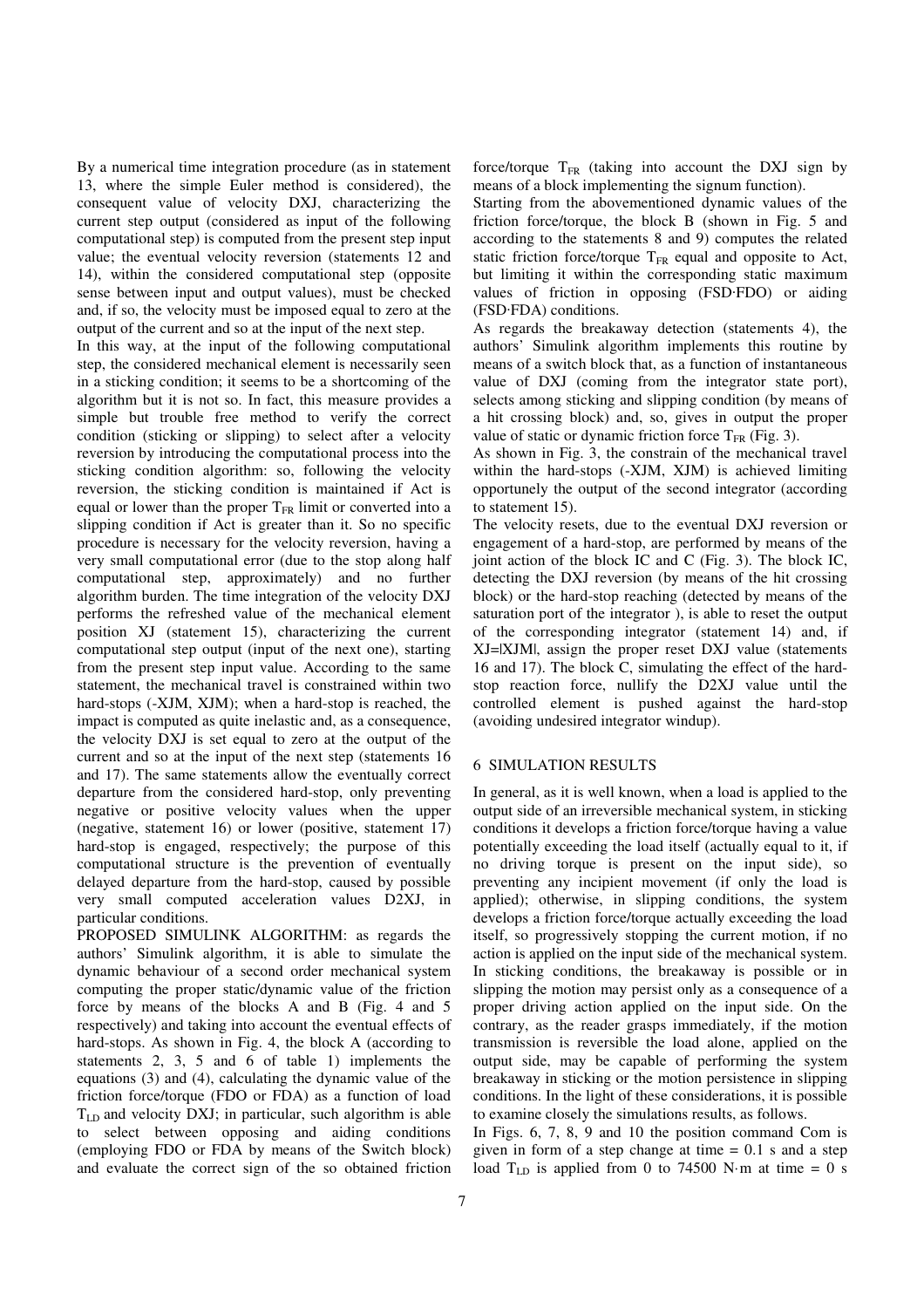opposing (Figs. 6 and 8) or aiding (Figs. 7, 9 and 10) the commanded actuation rate, respectively. Further, the nominal differential value between supply and return pressures PSR, provided to the servomechanism by the hydraulic system, is set at 26 MPa. This pressure really acts as a constant value at the beginning and at the end of every simulation, whereas, in the central portion of it, a temporary marked pressure drop from 26 to 5 MPa and following recovery to 26 MPa is considered as a hydraulic system malfunctioning, affecting the actuation travel: it is assumed as a continuous time function, having a linear decrease from 26 to 5 MPa since time  $= 0.3$  s till to 0.4 s, followed by 5 MPa constant value and then a linear increase restoring 26 MPa, as a final value, within the time interval 0.6 to 0.8 s.

In Figs. 6 and 8, the position command is given from an initial null position to 1.5 degs.

In Figs. 6 and 7 a reversible mechanical subsystem is assigned to the considered servomechanism, which develops a movement following the step load application, reaching a position error value able to balance the load itself, by means of the servomechanism motor action (produced by its position stiffness) together with the friction torque  $T_{FR}$ .



|--|--|

In Fig. 6, when the position step command Com is applied, the large error value produces the quick breakaway of the system, overcoming both friction torque and load, consequently reaching a constant actuation rate condition; in it, the action of the hydraulic system differential pressure balances the pressure losses through the servovalve passageways, the viscous friction, the load dependent and independent dry friction and the external load and it is related to the values characterising the motor displacement, the servovalve ends of travel, pressure and flow gains and so on. When the supply pressure drop starts, the actuation rate decreases till to a full system stop. This sticking condition persists till to the undesired system breakaway developing an actuation rate sense opposing the input command (load exceeding the sum of driving and friction torques); in this condition the authority is acquired by the external load, able to produce an "aiding" movement, overcoming the position command, as a consequence of the motion transmission reversibility, coupled with the very

low supply pressure, as it can be expected. When the supply pressure recovery starts, the undesired "aiding" movement decreases till to a new sticking condition, followed by the desired breakaway towards the commanded position. It occurs when the supply pressure is able to produce a driving torque amount exceeding the sum of load and friction torque, so restoring the correct load opposing actuation rate. All the sticking conditions are characterised by an absolute value of the difference between driving torque  $T_M$  and load  $T_{LD}$  lower than the maximum static friction torque (opposing if  $T_M$  overcomes  $T_{FR}$ , aiding if vice versa). At time  $= 1.41$  s the commanded position is reached, having a final "error" caused both by the load and the friction torque.



In Fig. 7 the position command is given as a step change from an initial 7 degs position to 0 degs, so producing an actuation rate sense characterised by aiding load. Following the position step command application, a constant actuation rate condition is reached; in it, hydraulic system differential pressure PSR and external load balance servovalve passageways pressure losses, viscous friction, load dependent and independent dry friction. When the supply pressure drops, the actuation rate decreases, but no sticking conditions is reached, as a consequence of aiding load and motion transmission reversibility, involving friction torques lower than load actions. When the supply pressure restores the actuation rate increases again till to the previously seen value, so reaching the commanded position at time = 0.94 s. Figures 8, 9 and 10 regard an irreversible mechanical subsystem, assigned to the considered servomechanism which is not interested by any movement following the step load application, having the sole load dependent friction torque the ability to balance the load itself, without servomechanism motor action.

In Fig. 8, when the position step command is applied, following a quick acceleration transient, a constant actuation rate condition is reached; in it, the torques balance is quite similar to the case reported in Fig. 6. When the supply pressure drops, the actuation rate decreases till to a sticking condition, without any back movement aided by the load, because of the mechanical system irreversibility; in fact, the inability of the motor element to balance the load has no effect on the system, because, whatever value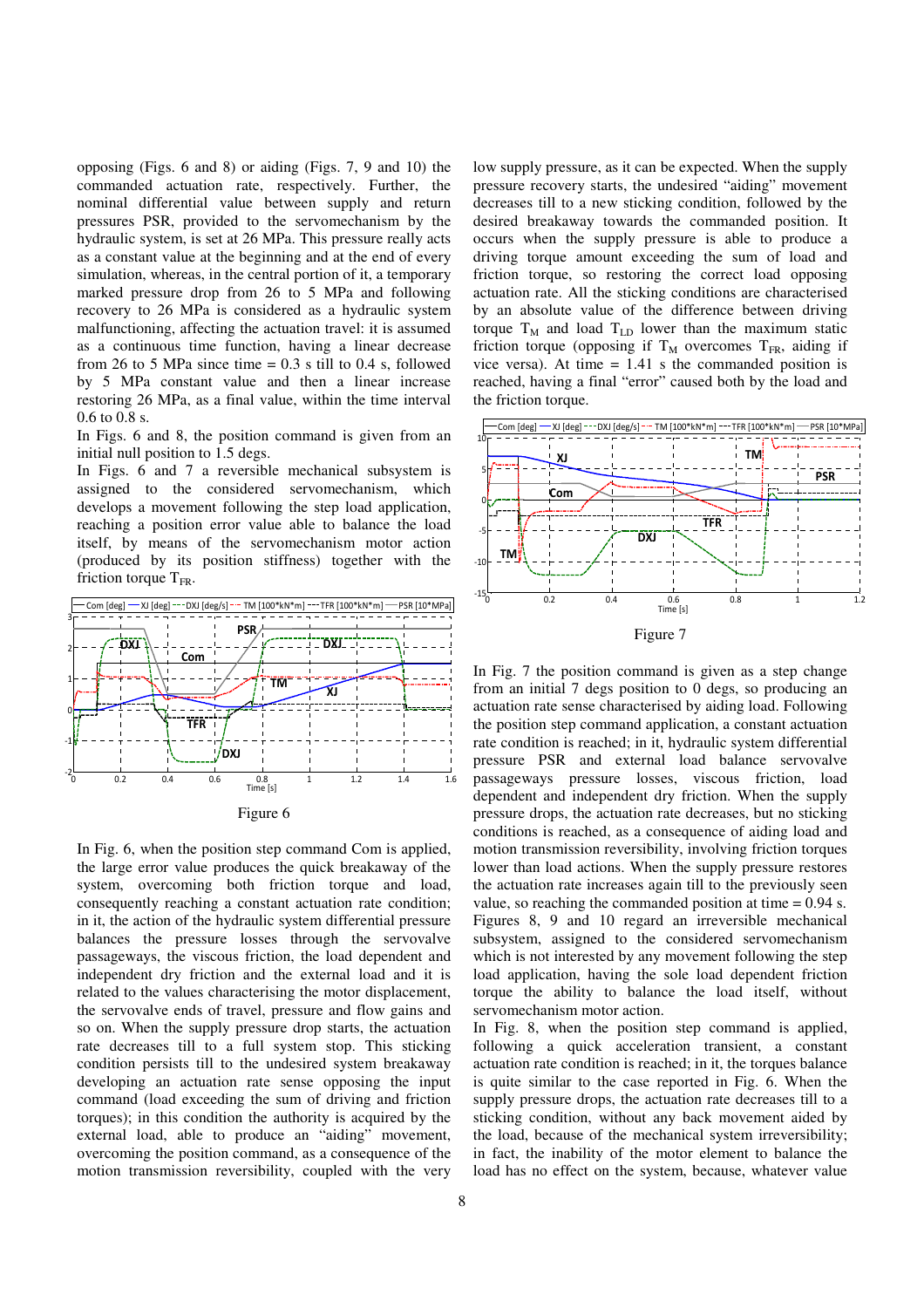the load assumes, the friction torque, produced by the load itself and opposing it, can be eventually greater than it and actually equal to it, so preventing any movement not induced by input side actions. The recovery of the supply pressure performs a new load opposing system breakaway towards the commanded position. It occurs for the same reasons reported in the case of Fig. 6. At time  $= 1.3$  s the commanded position is reached, having a final "error" related both to the load and the friction torque.



Figure 8

In Figs. 9 and 10, the position command Com is given from an initial 4 degs position to 0 degs. Following the position step command application and the consequent quick acceleration transient, a constant actuation rate condition is reached; in it, the torques balance is quite similar to the case considered in Fig. 7.



In Fig. 9, when the supply pressure drops, the actuation rate decreases, but no sticking condition is reached, as a consequence of the aiding load, notwithstanding the motion transmission irreversibility; in fact, in this condition, the friction torque is greater than the load, but their net effect is lower than driving torque produced by the differential supply-return pressure PSR so allowing the development of an actuation rate as commanded. It must be noted that the torque related to the pressure losses within the valve passageways produced by the actuation rate, balances the abovementioned torques acting on the mechanical system. This behaviour is related to the low "level" of irreversibility, selected for the present motion transmission  $(\eta_{\text{aid}} = -0.2)$ . When the supply pressure restores, the

actuation rate increases again till to its initial value, so reaching the commanded position at time = 1.02 s.



Fig. 10 is quite similar to Fig. 9 apart from the higher "level" of irreversibility of the motion transmission ( $\eta_{\text{aid}}$  = -0.4). In this case, when the supply-return pressure drops, the actuation rate decreases reaching a sticking condition as a consequence of the mechanical irreversibility, notwithstanding the aiding load; in fact, the higher excess of friction torque with respect to the load overcomes the driving torque related to the differential supply-return pressure PSR, so performing a motor stall condition.

When PSR restores, the system performs a new breakaway developing the initial actuation rate value and, then, reaching the commanded position at time = 1.28 s. The comparison between Figs. 9 and 10 proves the ability of the algorithm to take correctly into account the effects of the irreversibility "level", so defining the ratio between friction torque and load in any condition.

In Figs. 11, 12, 13, 14, 15, 16 and 17 the differential supply -return pressure PSR provided to the servomechanism by the hydraulic system is assumed equal to its 26 MPa nominal value along the whole simulation time.

In Figs. 11, 12 and 13 a step load  $T_{LD}$  is applied from 0 to 74500 N·m at time =  $0.02$  s, restoring 0 N·m at 0.2 s by a second step change; the actual initial position is set at 0.1 degs and the related command keeps the same value till to time  $= 0.07$  s; then, a position ramp command follows from 0.1 degs, at time  $= 0.07$  s, characterised by  $-0.5$  degs/s slope.

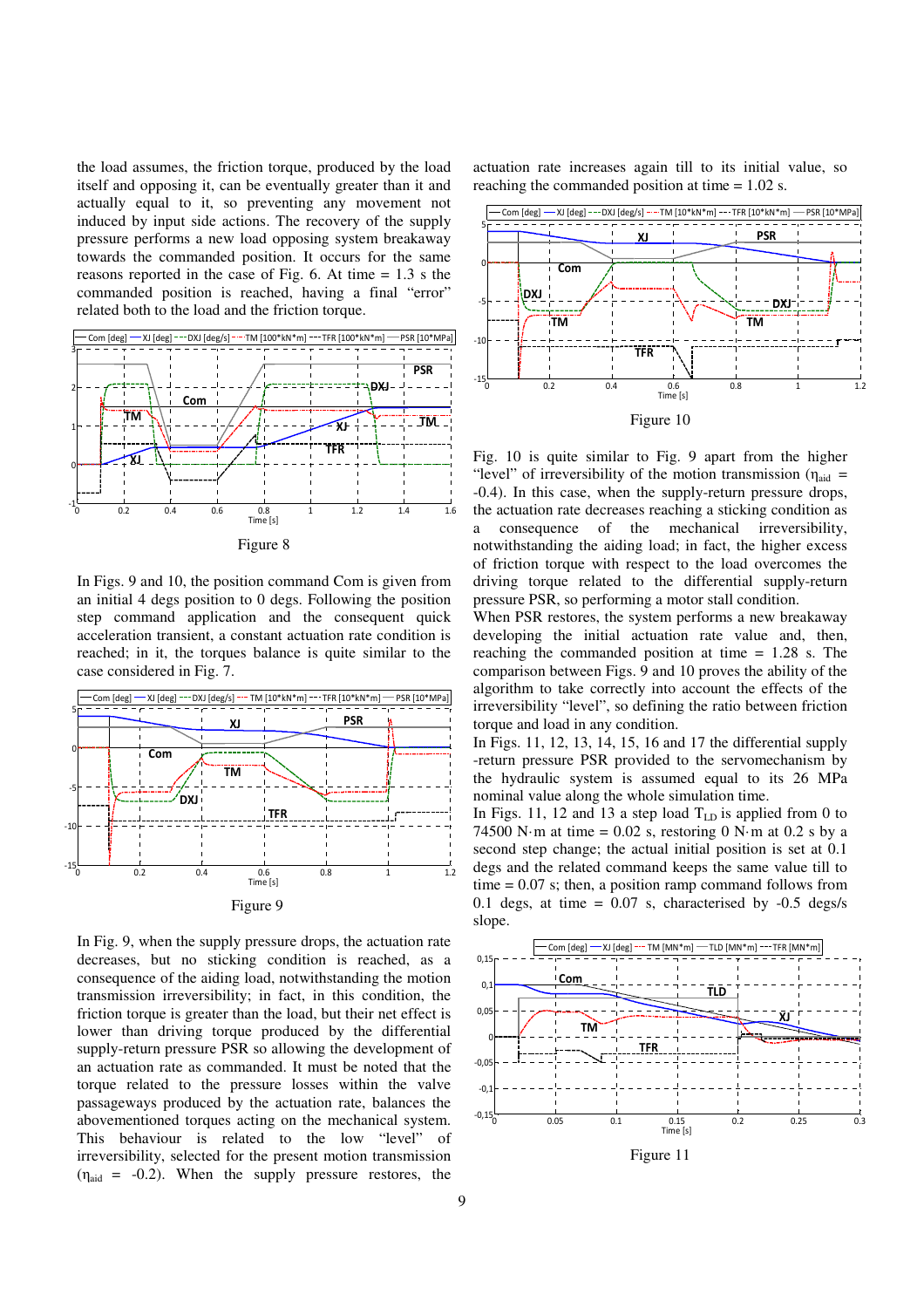Fig. 11 regards a servomechanism equipped with reversible mechanical subsystem; it develops, at time = 0.02 s, a movement following the first step load application reaching a position error value able to balance the load itself by the motor action and the friction torque. Fig. 12 shows the irreversible mechanical subsystem behaviour, performing no movement in the same step load conditions, as it can be expected. When the position ramp command Com starts, the system breakaway occurs following a defined time delay (resolution), due to the small, but variable, initial error value together with the static friction torque; the system moves when the driving torque, related to the abovementioned position error, overcomes the net torque between static friction and load. It must be noted that, having the ramp command a negative slope and the servomechanism purely proportional control law, the reversible (Fig. 11) or irreversible (Fig. 12) system breakaway occurs starting from a positive (Fig. 11) or negative (Fig.12) value of position error. In no load conditions the sign of the position error must be the same of the ramp command slope (ComR): if the net effect between load and torques connected to viscous effects, friction and pressure losses across the valve (small actuation rate) aids the commanded movement (situation necessarily connected to an aiding load acting on a reversible mechanical system), the slope and position error signs are opposite (as shown in Fig. 11 till to time  $= 0.2$  s).



The system irreversibility (as in Fig. 12) produces the opposite behaviour, as a consequence of the excess of the friction torque with respect to the load. As previously reported, when the load value returns to 0 N·m (time  $\geq 0.2$ ) s), both the reversible and irreversible systems develop position error having the same sign of ComR, as it can be expected and it is correctly shown in Figs. 11 and 12.

Fig. 13 is referred to a particular but possible behaviour of the mechanical subsystem: the efficiency in dynamic aiding condition is defined as positive (dynamically reversible system), but the ratio between static and dynamic friction torque is assumed sufficiently high to perform a static friction torque exceeding the corresponding load (while the dynamic one is lower). In fact, as clearly shown in Fig. 13, the position error in breakaway condition is proper of an irreversible system, but, in steady state, the behaviour is characteristic of a reversible one. It must be noted that, also in this case, the authors' computational algorithm is quite able to correctly reproduce the expected behaviour<sup>3</sup>.



3 It must be noted that, in aiding conditions, the average position error sense concerning the reversible system is the opposite of the required actuation rate, because of its positive value of efficiency, involving friction torques (opposing) lower than the related load ones (aiding), thus producing an aiding net torque, requiring a braking action to the hydraulic motor; therefore, the position error must oppose the commanded movement if the aiding net torque exceeds the braking action represented by the viscous damping of the mechanical subsystem and mainly by the pressure losses through the valve passageways related to the flow required by the motor speed. Instead, in case of irreversible system, the average position error sense is the same of the required actuation rate, because of its negative value of efficiency, involving friction torques (opposing) exceeding the related load ones (aiding), thus producing an opposing net torque, requiring a driving action to the hydraulic motor; therefore, the position error must aid the commanded movement.

-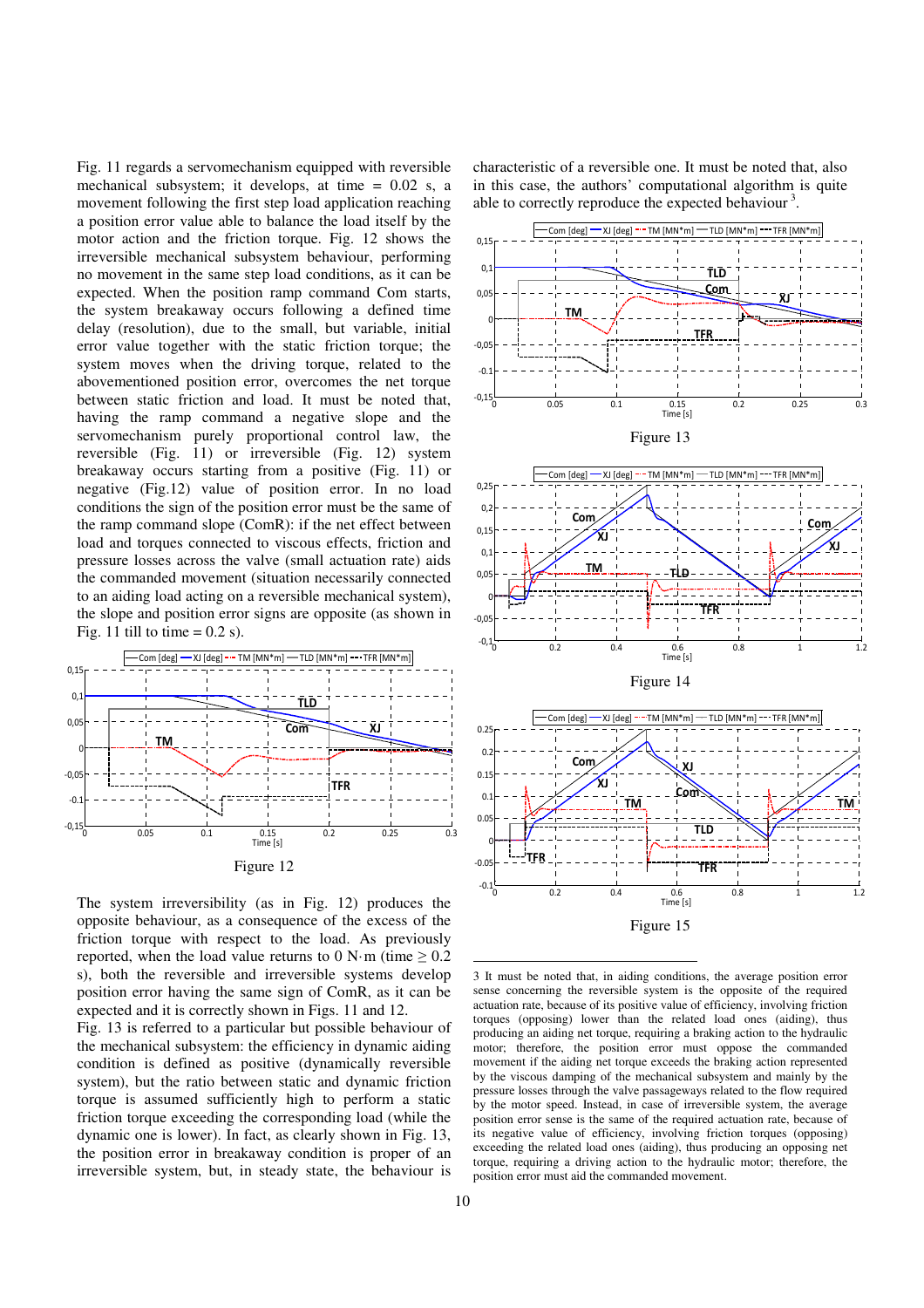In Figs. 14 and 15 a step load is applied from 0 to 37243  $N·m$  at time = 0.1 s, keeping it constant till to the simulation end; the actual initial position is set at 0 degs and the same value is given to the command, constant till to time  $= 0.1$  s, in which time a position step command of 0.05 degs is applied. Then a position ramp command follows from 0.05 degs at time  $= 0.1$  s having a growth rate of 0.5 degs/s till to  $0.5$  s At time =  $0.5$  s a step command of  $-0.05$  degs is applied, the followed by a decrease of -0.5 degs/s till to 0.9 s. Successively, the sequence from 0.1 s to 0.9 s is repeated. The step position commands applied at the beginning of each ramp has the purpose of producing a brief transient to the steady-state ramp response and, so, removing the behaviour difference between reversible and irreversible system in break-away condition.

The comparison between Figs. 14 and 15 shows that the delay between commanded and actual position is lower in case of a reversible than irreversible system (eventually opposite to the commanded actuation rate when the load is aiding); the detailed view in Fig. 14 puts in evidence that the actual position leads the commanded one in condition of steady-state low rate ramp command when the system is reversible and le load aids the motion. It must be noted that the examined situation is the consequence of properly low actuation rate (but higher enough to prevent stick-slip), sufficiently high value of aiding load  $T_{LD}$  and low value of load independent friction force.









end; the actual initial position is set at 0 degs and the same value is given to the command, constant till to time  $= 0.1$  s. Then a position ramp command follows from 0 degs at time  $= 0.1$  s having a growth rate of 0.025 degs/s till to 2.05 s, followed by a decrease of -0.025 degs/s. In these cases the required actuation rate is sufficiently low to perform a stepping dynamic response (stick-slip) as a consequence of the difference between static and dynamic friction forces. In general, the operative conditions having a lower value of efficiency are characterized by higher steps and (as a consequence of a defined input ramp slope) longer period. In fact, low efficiency involves large values of friction force/torque related to a given external load, so performing high difference between its static and dynamic values, for a defined FSD (static/dynamic) ratio.

According to these considerations, as it can be observed in Figs. 16 and 17, having the same data set, the irreversible system is characterised by higher steps than the reversible one; further, the aiding load travel performs higher steps than the opposing one. Consequently, the comparison between Figs. 16 and 17 puts in evidence higher values of average position error regarding the irreversible system than the reversible one along the actuation travel in opposing conditions, as a result of its lower efficiency.

#### 7 CONCLUSIONS

The simulations show the proper accuracy of the proposed algorithm taking into account the effects of the dry friction and of the ends of travel on the behaviour of the actuators. It must be noted the ability of the proposed model to describe correctly the dynamic/static behaviour of both reversible and irreversible types, employing the proper values of the respective efficiencies.

So, the algorithm developed by the authors supplies an effective answer to the necessity of accurate tools in evaluating the effects produced by friction forces or torques and ends of travel acting on a generic mechanical device, as an actuator, by means of a self-contained Simulink computational routine.

#### 7 TABLE 1:

FORTRAN Listing of the Authors' Friction Algorithm

- 01 Act =TM-TLD-CM·DXJ
- 
- $02$   $FDO=TFR0+(1/EtO-1)$ · $ABS(TLD)$ <br> $03$   $FDA=TFR0+(1-FtA)$ · $ARS(TID)$ FDA=TFR0+(1-EtA)·ABS(TLD)
- 
- 04 IF(DXJ.NE.0.) THEN<br>05 TFR=SIGN(FDO D TFR=SIGN(FDO,DXJ)
- 06 IF(DXJ·FR.LT.0.) TFR=SIGN(FDA,DXJ)
- 07 ELSE
- 08 TFR=MIN(MAX(-FSD·FDA,Act),FSD·FDO)<br>09 IF(TLD.LT.0.) TFR=MIN(MAX(-FSD·FDO.
	- 09 IF(TLD.LT.0.) TFR=MIN(MAX(-FSD·FDO,Act),FSD·FDA) 10 ENDIF
	- **ENDIF**
	- 11  $D2XJ = (Act-TFR)/JM$ <br>12  $Old = DXJ$
	- $Old = DXJ$
	- 13  $DXJ = DXJ + D2XJ \cdot DT$ <br>14 IF (Old DXI LT 0) DX
	- $IF (Old-DXJ.LT.0) DXI = 0$
	- 15 XJ=MIN(MAX(-XJM, XJ+(Old+DXJ)·DT/2),XJM)
	- 16 IF(XJ.EQ.-XJM) DXJ=MAX(0.,DXJ)<br>17 IF(XJ.EQ.XIM) DXJ=MIN(DXJ.0)
	- $IF(XJ.EQ.XJM)$   $DXJ=MIN(DXJ,0.)$